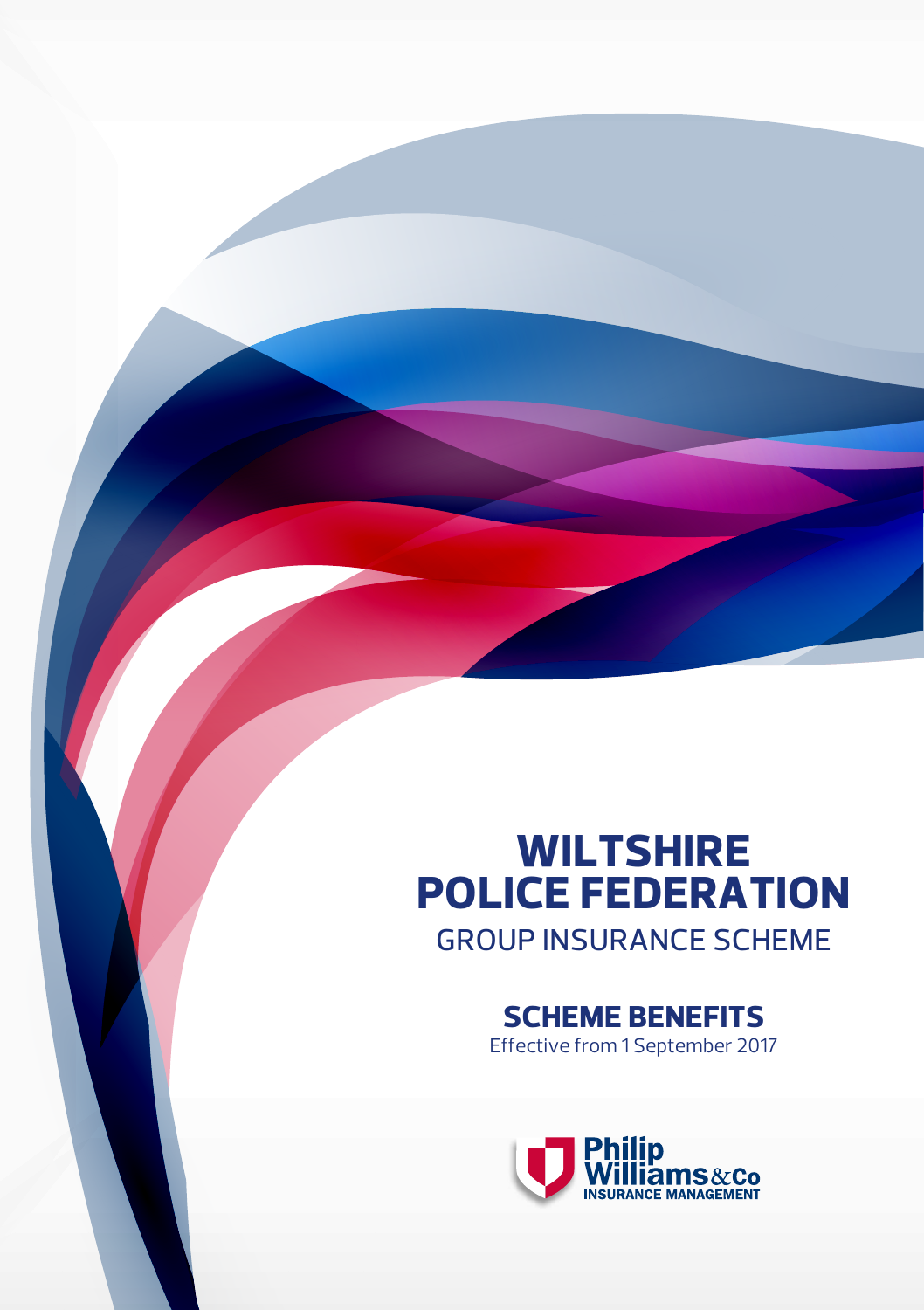# **USEFUL TELEPHONE NUMBERS**

| <b>Federation Office</b>                                                                   | 01380861043                                                                  |
|--------------------------------------------------------------------------------------------|------------------------------------------------------------------------------|
| <b>Worldwide Travel Insurance</b><br><b>Emergency Medical Assistance Service (24hours)</b> | Policy Number MT 16/1385<br>+44 (0) 20 7183 3751<br>assistance@mstream.co.uk |
| <b>Non-Emergency Claims</b>                                                                | 01925 600 842<br>travel-claims@philipwilliams.co.uk                          |
| Motor Breakdown Cover (UK)<br>(Europe)                                                     | 0333 600 7348<br>+44 1384 884 130                                            |
| <b>Home Emergency</b>                                                                      | 0333 600 7369                                                                |
| <b>Legal Expenses</b>                                                                      | 01384 884 043<br>(quote LES/256/1490)                                        |
| <b>RedArc Plus</b>                                                                         | 01244 625 180                                                                |
| <b>Mobile Phone Cover</b>                                                                  | 0344 412 0982                                                                |
| <b>Philip Williams &amp; Company</b>                                                       | 01925 604 421                                                                |

Documents can be downloaded by visiting the Group Scheme section of our website www.philipwilliams.co.uk or by scanning the QR code.

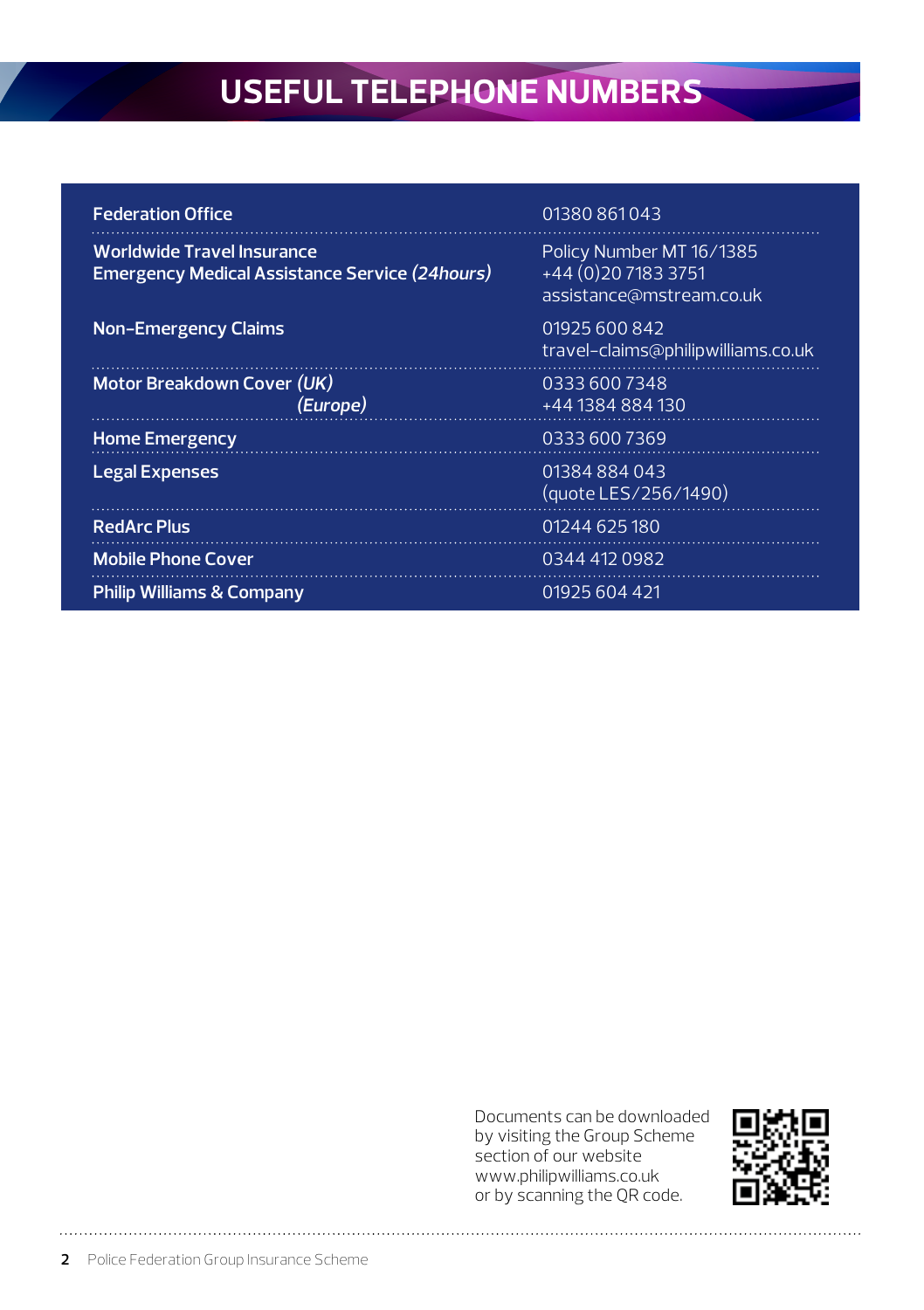# **SERVING MEMBER BENEFITS**

## **SERVING MEMBER TO AGE 65**

| <b>CALENDAR MONTHLY PREMIUM</b>               | £24.30              |
|-----------------------------------------------|---------------------|
| Mobile Phone Insurance                        | Member Only         |
| Motor Breakdown Cover (UK & Europe)           | Member & Partner    |
| Legal Expenses and ID Theft Protection        | Included            |
| Home Emergency Assistance                     | Included            |
| Family Travel Policy                          | Worldwide           |
| RedArc Plus                                   | <b>Family Cover</b> |
| Child Death Grant                             | £2,000              |
| <b>Child Critical Illness</b>                 | £3,000              |
| <b>Critical Illness</b>                       | £15,000             |
| Sick Pay Benefit (up to 52 weeks)             | 20% Scale Pay       |
| Planned admission after first three nights    | £40 per night       |
| Accident/incident/emergency admission         | £40 per night       |
| Hospitalisation Benefit up to five nights     |                     |
| Two Eyes, Limbs or Hearing in both ears       | £25,000             |
| One Eye, Limb or Hearing in one ear           | £10,000             |
| Accidental Loss of Use Benefit                |                     |
| Permanent Total Disablement (due to accident) | £100,000            |
| Terminal Prognosis Advance on Life Insurance* | 20% of Sum Insured  |
| Life Insurance                                | £130,000            |

#### **COHABITING PARTNER TO AGE 65**

| <b>CALENDAR MONTHLY PREMIUM</b>               | <b>F645</b>        |
|-----------------------------------------------|--------------------|
| Child Critical Illness                        | £1.000             |
| Critical Illness                              | £5.000             |
| Terminal Prognosis Advance on Life Insurance* | 20% of sum insured |
| Life Insurance                                | £70,000            |

*Please note that all subscriptions are subject to a 1% payroll levy charged by the Force.*

\*Terminal Prognosis Advance only available for members aged 63 and under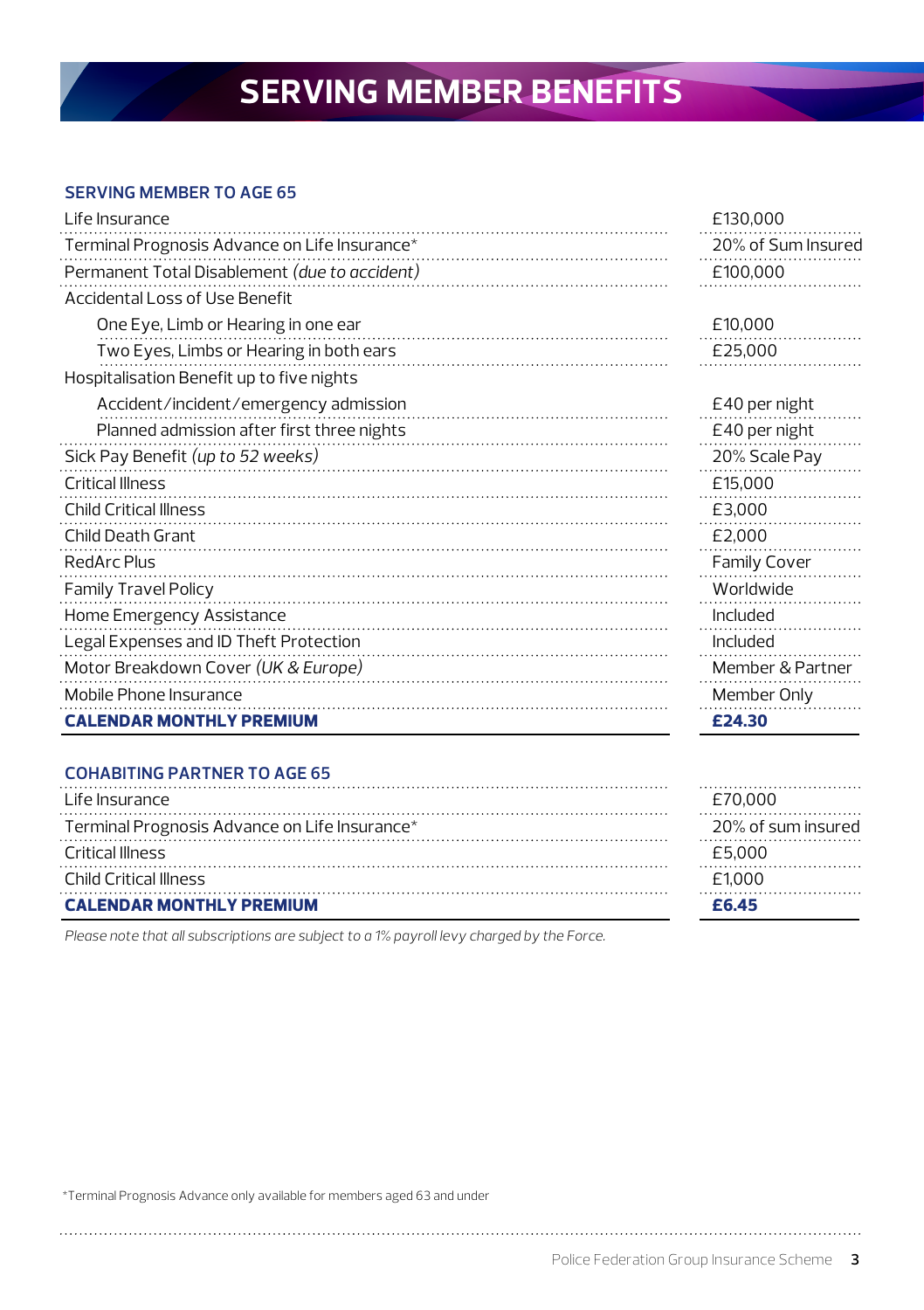# **RETIRED MEMBER BENEFITS**

## **RETIRED MEMBER BENEFITS AGED UNDER 60**

| <b>CALENDAR MONTHLY SUBSCRIPTION</b>          | £26.75             |
|-----------------------------------------------|--------------------|
| Mobile Phone Insurance                        | Member Only        |
| Motor Breakdown Cover (UK & Europe)           | Member & Partner   |
| Legal Expenses and ID Theft Protection        | Included           |
| Home Emergency Assistance                     | Included           |
| <b>Family Travel Policy</b>                   | Worldwide          |
| Red Arc Plus                                  | Family Cover       |
| Two Eyes, Limbs or Hearing in both ears       | £10,000            |
| One Eye, Limb or Hearing in one ear           | £5,000             |
| Accidental Loss of Use Benefit                |                    |
| Permanent Total Disablement (due to accident) | £10,000            |
| Terminal Prognosis Advance on Life Insurance  | 20% of sum insured |
| Life Insurance                                | £50.000            |

### **RETIRED MEMBER BENEFITS AGED 60–64** *(INCLUSIVE)*

| <b>CALENDAR MONTHLY SUBSCRIPTION</b>          | £26.75              |
|-----------------------------------------------|---------------------|
| Mobile Phone Insurance                        | Member Only         |
| Motor Breakdown Cover (UK & Europe)           | Member & Partner    |
| Legal Expenses and ID Theft Protection        | Included            |
| Home Emergency Assistance                     | Included            |
| Family Travel Policy                          | Worldwide           |
| Red Arc Plus                                  | <b>Family Cover</b> |
| Two Eyes, Limbs or Hearing in both ears       | £10,000             |
| One Eye, Limb or Hearing in one ear           | £5.000              |
| Accidental Loss of Use Benefit                |                     |
| Permanent Total Disablement (due to accident) | £10,000             |
| Terminal Prognosis Advance on Life Insurance* | 20% of sum insured  |
| Life Insurance                                | £25,000             |

## **RETIRED MEMBER BENEFITS AGED 65–69** *(INCLUSIVE)*

| <b>CALENDAR MONTHLY SUBSCRIPTION</b>   | F26.75              |
|----------------------------------------|---------------------|
| Mobile Phone Insurance                 | Member Only         |
| Motor Breakdown Cover (UK & Europe)    | Member & Partner    |
| Legal Expenses and ID Theft Protection | Included            |
| Home Emergency Assistance              | Included            |
| <b>Family Travel Policy</b>            | Worldwide           |
| Red Arc Plus                           | <b>Family Cover</b> |
| Life Insurance                         | £5,000              |

\*Terminal Prognosis Advance only available for members aged 63 and under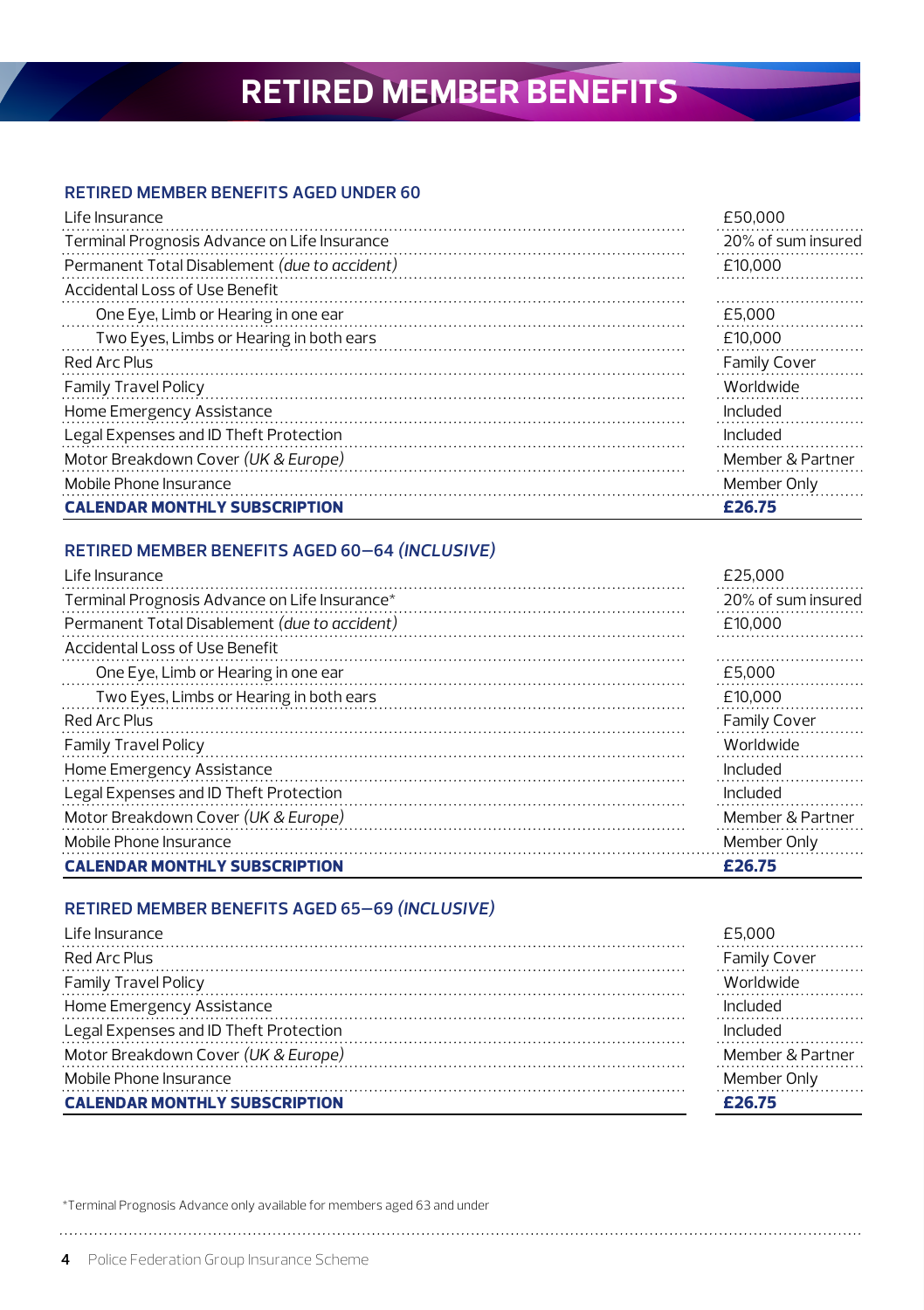## **COHABITING PARTNER AGED UNDER 60 OF RETIRED MEMBER**

| Life Insurance                               | £25.000                |
|----------------------------------------------|------------------------|
| Terminal Prognosis Advance on life insurance | <br>20% of sum insured |
| <b>CALENDAR MONTHLY SUBSCRIPTION</b>         | <br><b>FR40</b>        |

## **COHABITING PARTNER AGED 60–64** *(INCLUSIVE)* **OF RETIRED MEMBER**

| <b>CALENDAR MONTHLY SUBSCRIPTION</b>          | <b>FR40</b>        |
|-----------------------------------------------|--------------------|
| Terminal Prognosis Advance on life insurance* | 20% of sum insured |
|                                               |                    |
| Life Insurance                                | £15.000            |
|                                               |                    |

### **COHABITING PARTNER AGED 65–69** *(INCLUSIVE)* **OF RETIRED MEMBER**

| Life Insurance                       | £2.500 |
|--------------------------------------|--------|
|                                      |        |
| <b>CALENDAR MONTHLY SUBSCRIPTION</b> | £8.40  |

\*Terminal Prognosis Advance only available for members aged 63 and under

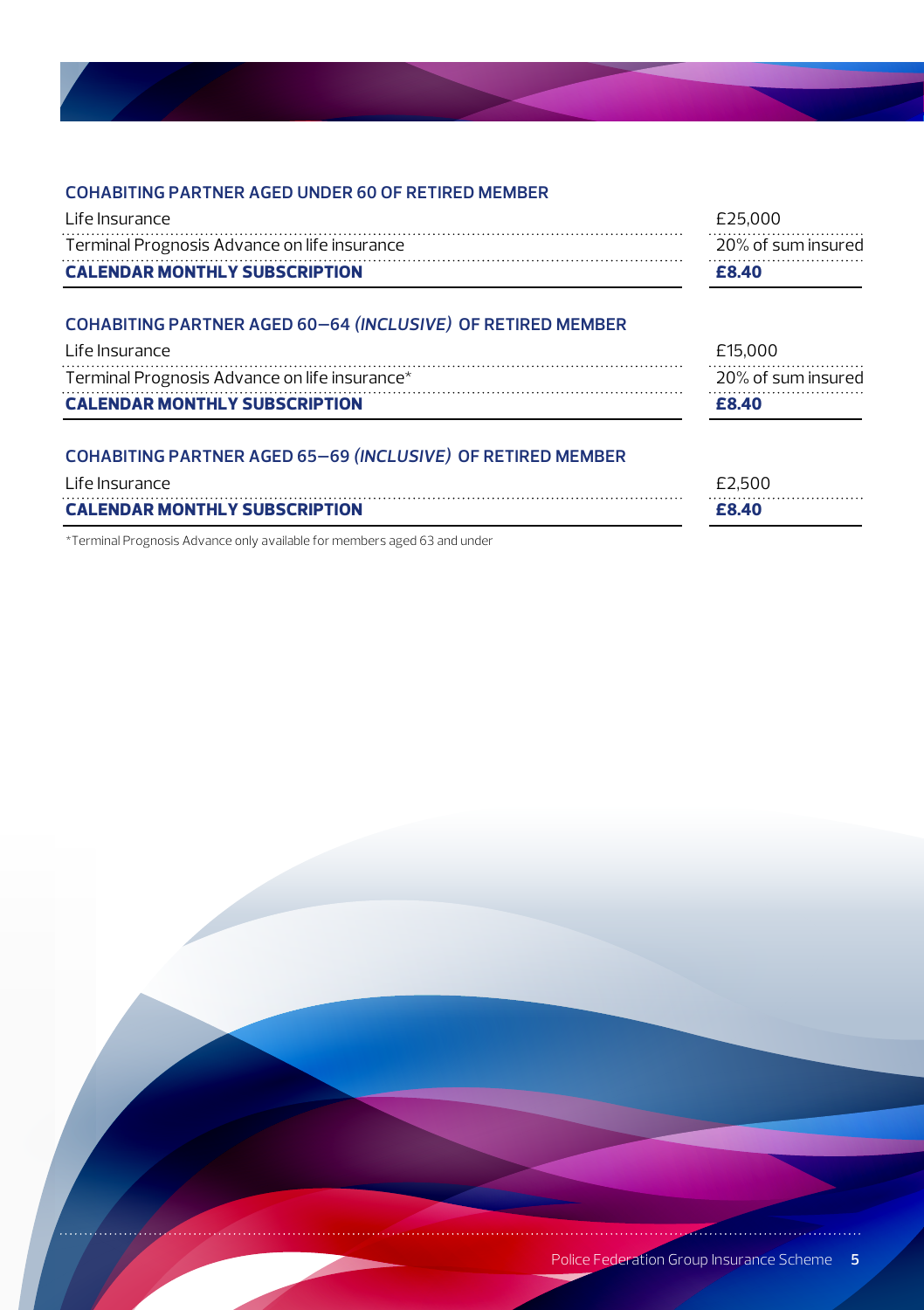# **IMPORTANT INFORMATION**

# APPLICABLE TO ALL BENEFITS

**This booklet is a summary only. The benefits are subject to certain exclusions and policy conditions not stated in this booklet which in the event of a claim will be applicable. The benefits are provided strictly under the terms of the insurance policies taken out by the trustees of the scheme. Subscription to the scheme entitles the member to the benefits provided by the scheme but confers no ownership of any of the underlying policies which are vested in the trustees. The trustees retain the full policy wording detailing all benefits and exclusions which may be viewed on request to the Federation Office.**

#### **Applying to join**

Serving officers can apply to join the scheme at any time by completing a medical underwriting application form which is available from the Federation Office. New probationary recruits to the police service may join the scheme without the need for the completion of the medical underwriting application form and their first 104 weeks of service are free of charge. The Federation and/or Philip Williams & Co reserve the right to decline any applications.

#### **Subscription collection**

Subscriptions are collected monthly by deduction direct from salary/ pension unless that is not possible when alternative arrangements may be agreed. Monthly subscription payments must be maintained in order to remain a member of the scheme and to qualify for any benefits.

#### **Insurers**

A list of the insurers is available on request. Full policy wordings for certain policy sections are available to download via QR codes. These may also be available at the Federation Office, on the Federation Website or by visiting the Group Scheme section of www.philipwilliams.co.uk

#### **How to cancel your cover**

In the event that you need to cancel your cover, please submit a letter with a signature on to the Federation Office.

#### **Cohabiting Partner Extensions**

Any cohabiting partner extension will cease when the Serving member or cohabiting partner reach 65 years of age (70 years for retired members), whichever is the sooner. Any cohabiting partner cover and/ or extension will cease when the member ceases to be a member of the scheme.

#### **Career breaks, maternity leave, secondment or living overseas**

Those going on a career break, maternity leave, secondment or are living overseas must contact the Federation Office to identify if cover can be maintained.

#### **Retirement from the Police Service**

Serving officers upon retirement may remain in the scheme as a retired member by submitting a completed membership continuation form to the Federation Office prior to retirement.

Individuals are not eligible to join the scheme after their retirement date.

#### **Transfer, resignation or dismissal**

Members who transfer, resign or are dismissed from the police service are not eligible to remain in the scheme and all membership and benefits will cease including any cohabiting partner extension.

#### **Complaints procedure**

The Federation Insurance Scheme is arranged on behalf of the trustees by Philip Williams and Company who are authorised and regulated by the Financial Conduct Authority (Registration Number 308860). The trustees are responsible for organising the policies and dealing with the insurance broker. Any complaints about any aspect of the scheme should in the first instance be directed to the Federation Office. The insurance broker will then be asked to investigate the complaint and resolve any matter either via the Federation Office, directly with the member, or through the appropriate underwriting organisation

Please contact the Federation Office by telephone on

# **01380 861 043**

Or simply write, giving details of your complaint to The Secretary, Wiltshire Police, Federation Office, Police Headquarters, London Road, Devizes, Wiltshire SN10 2DN

Should you remain dissatisfied then you may ask the Financial Ombudsman to investigate your complaint. Please contact the Financial Ombudsman Service by telephoning 0300 123 9123 or by downloading the complaint form from www.financial-ombudsman.org.uk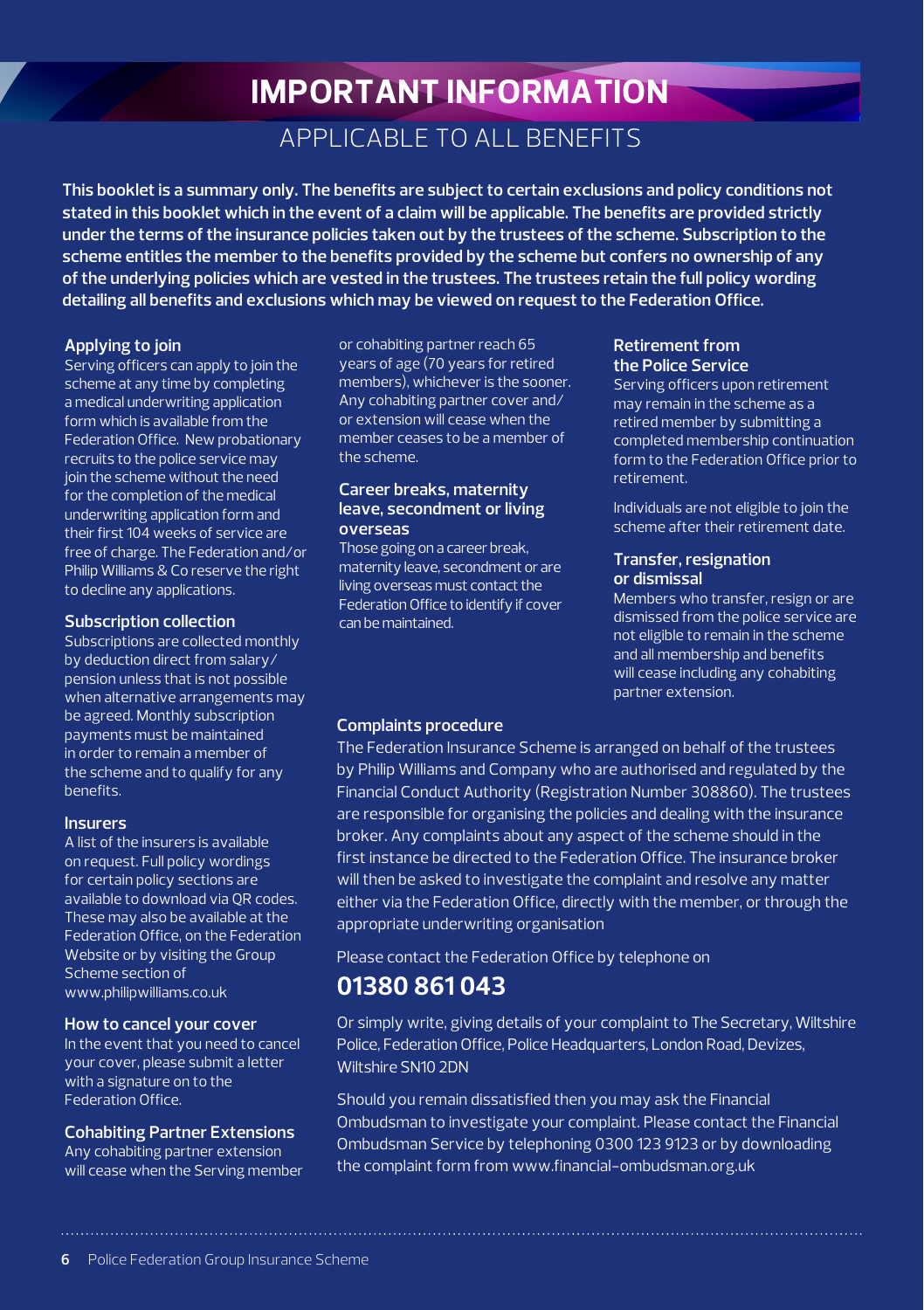# **EXPLANATION OF BENEFITS**

### **Life insurance**

On death of a member or cohabiting partner who are covered under the scheme the cash benefit detailed in the current benefits table will be paid. The policy is written in Trust so that if a member dies, the proceeds can be paid, by the Trustees, to the member's dependants quickly free of tax and without having to wait for probate. Members should ensure that they have an up-to-date beneficiary nominated and have lodged the details with the Federation Office, to assist the Trustees in the event of a claim. If a member aged 63 or under receives a terminal prognosis of 12 months or less, they may apply to the Trustees for an advance of the death benefit of 20% of the relevant sum insured.

## **Permanent Total Disablement**

Payable when a member is unable to perform any gainful employment and is unable to exist independently, requiring continual supervision for activities of daily living, as a result of an accident.

#### **Accidental Loss of Use Benefit**

Benefits paid in the event of:-

- Permanent loss of sight in one or both eyes
- Permanent loss of use of one or more limbs
- Permanent total loss of hearing in one or both ears

#### **Child Death Grant**

This benefit is paid upon the death of a dependent child of a member, aged between 6 months and 17 years.

#### **Hospitalisation Benefit**

- Payable when admitted as an in-patient to hospital between midnight and 07.00
- Unplanned admission arising from accident or emergency, payable from first night
- Planned admission payable after three nights

### **Sick Pay Benefit (Regulation 28 cover)**

If a member suffers a pay cut under regulations or terms of employment, the benefits illustrated on the scheme benefits table will become payable after 26 weeks absence.

*Please note: If full pay is reinstated and back dated, the benefits received during the applicable period MUST be repaid.*

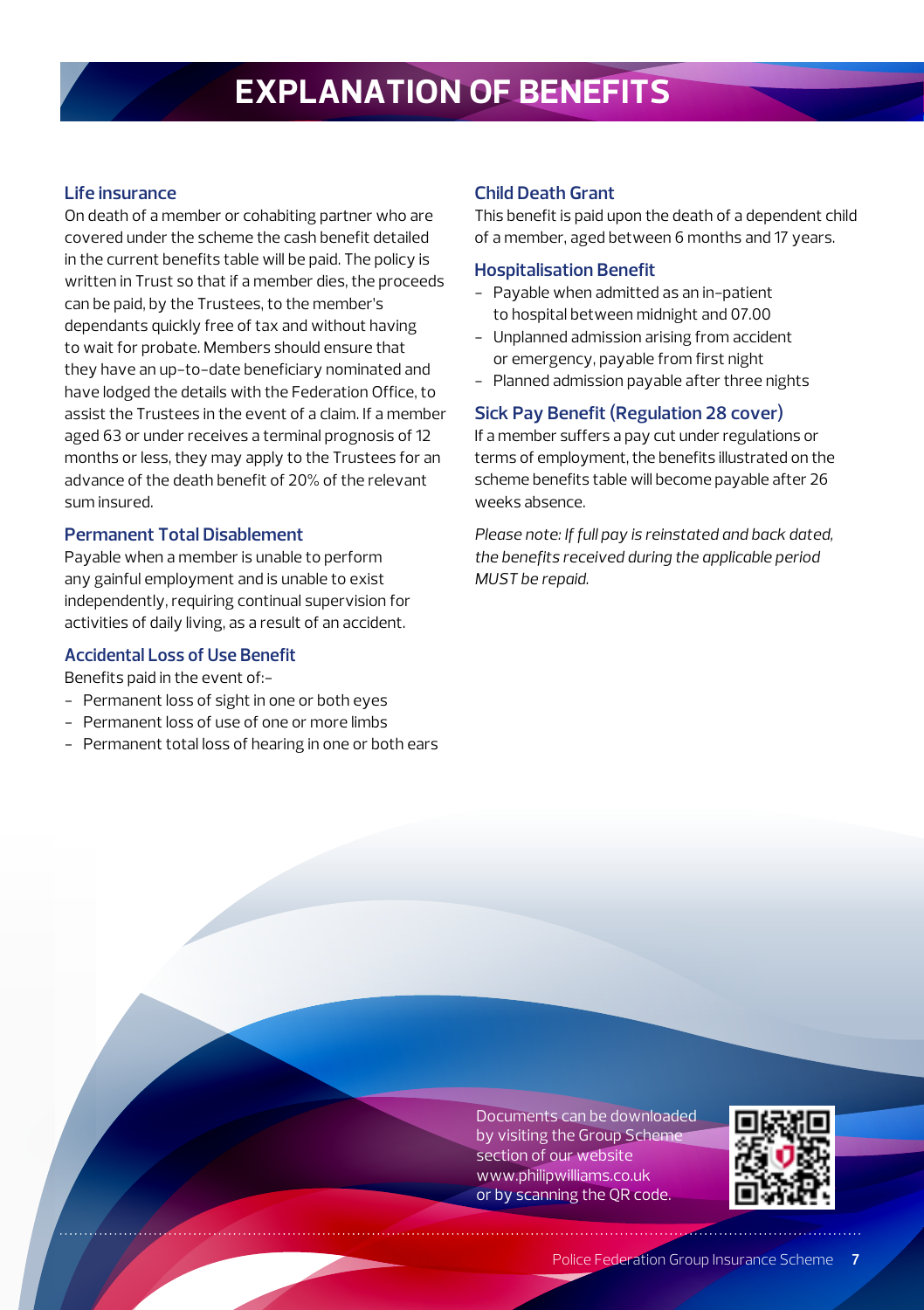# **CRITICAL ILLNESS**

**The scheme benefits will be payable if a member, member's partner (if additional subscription paid) or their child, aged from 30 days to 17 years, suffers from an insured illness and survives for more than 14 days from the date of diagnosis or surgery.**

- Alzheimer's disease resulting in permanent symptoms (group C)
- Aorta graft surgery for disease (group A)
- Bacterial meningitis resulting in permanent symptoms (group C)
- Benign brain tumour resulting in permanent symptoms (group B)
- Blindness permanent and irreversible (group A&C)
- Cancer excluding less advanced cases (group B)
- Coma resulting in permanent symptoms (group A&C)
- Coronary artery bypass grafts with surgery to divide the breastbone (group A)
- Creutzfeldt-Jakob disease (group C)
- Deafness permanent and irreversible (group A&C)
- Heart attack of specified severity (group A)
- Heart valve replacement or repair with surgery to divide the breastbone (group A)
- HIV infection/Hep B virus contracted from a blood transfusion, physical assault or an incident occurring whist performing Police Duties (group C)
- Kidney failure requiring dialysis (group C)
- Loss of hands or feet permanent physical severance of 2 or more hands or feet in any combination (group A&C)
- Loss of speech permanent and irreversible (group A&C)
- Major organ transplant undergoing of surgery or inclusion on official UK waiting list (group A)
- Motor neurone disease resulting in permanent symptoms (group C)
- Multiple sclerosis with persisting symptoms (group C)
- Paralysis of limbs total and irreversible (group A&C)
- Parkinson's disease resulting in permanent symptoms (group C)
- Severe burns first-degree burns covering at least 60% of the total body surface area or second-degree burns covering at least 40% of the total body surface area or third-degree burns covering at least 20% of the total body surface area (group C)
- Stroke resulting in permanent symptoms (group A)
- Traumatic head injury resulting in permanent symptoms (group A&C)

Please refer to the policy wording for full definitions of the illnesses covered.

A pre-existing conditions exclusion applies together with other terms and conditions. Critical illness benefit is payable once only in respect of conditions in a common group. Some illnesses may belong to more than one group, as shown above and in the full policy wording.

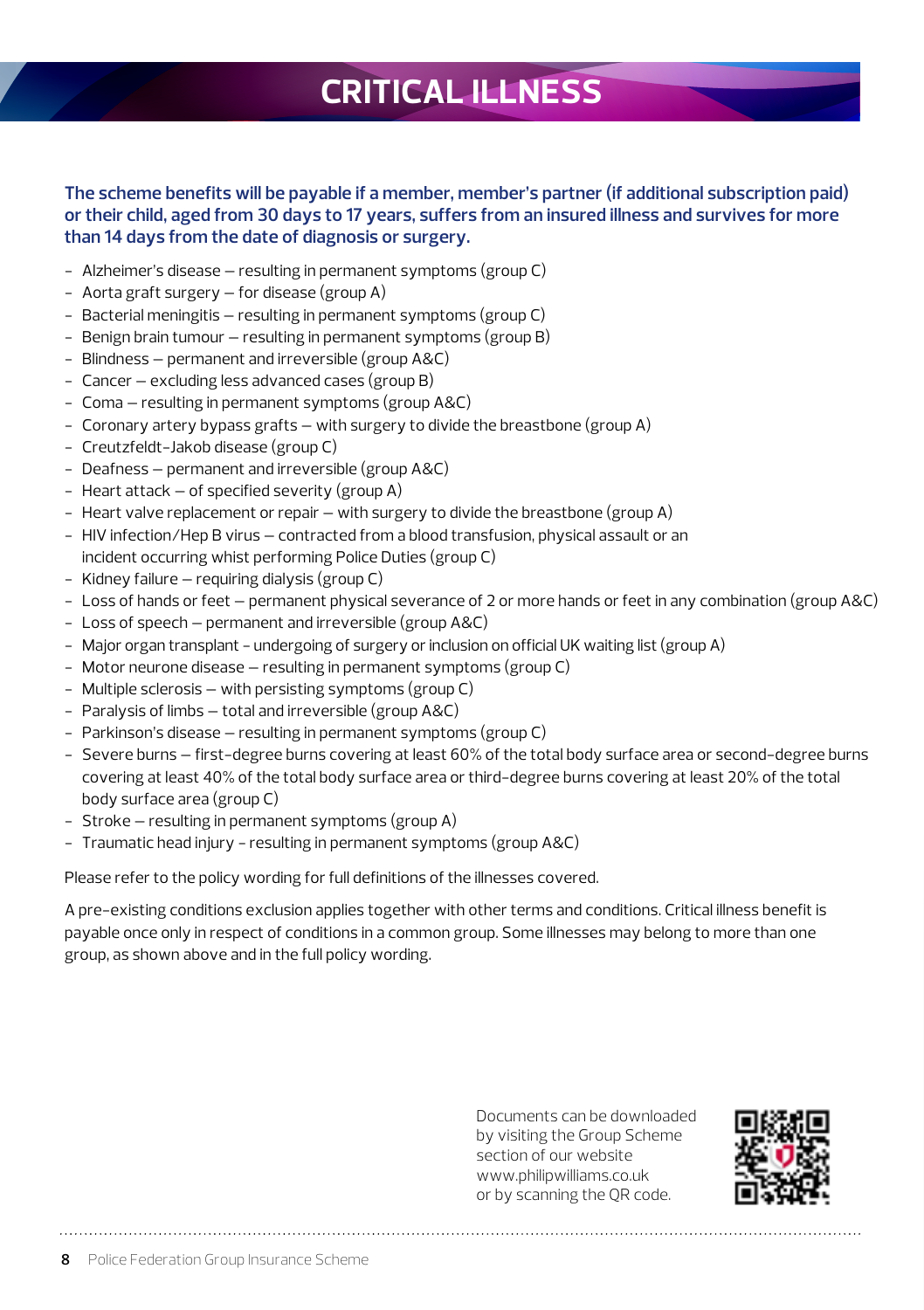# **REDARC PLUS**

## **A telephone support service which provides access to a Personal Nurse Adviser for you and your cohabiting family to provide support in the event of:**

- Serious Illness
- Bereavement
- Long Term Disability
- Stress
- Telephone Support for people when discharged from hospital

Your Personal Nurse Adviser will be able to assist with:

- Help in understanding the condition and all its implications
- Explain options for treatment
- Help to prepare for consultants appointment
- Explain medical terms in simple everyday language
- Help families to cope with consequences of illness
- Information and advice on home adaptations/specialist equipment
- Source suitable equipment & medical aids
- Provide information on entitlements from NHS
- Helping you to make as speedy a recovery as possible by providing suitable information and helping to navigate into the appropriate services
- Provide good long term management of your condition
- Simply a listening ear when you are feeling low, or want to talk to someone who is not emotionally involved.

At the discretion of the nurse, when clinically necessary in certain circumstances they may be able to arrange extra help.

The RedArc service is free of charge and confidential. If you think you may be eligible you should ring RedArc on

## **01244 625 180**

in normal business hours.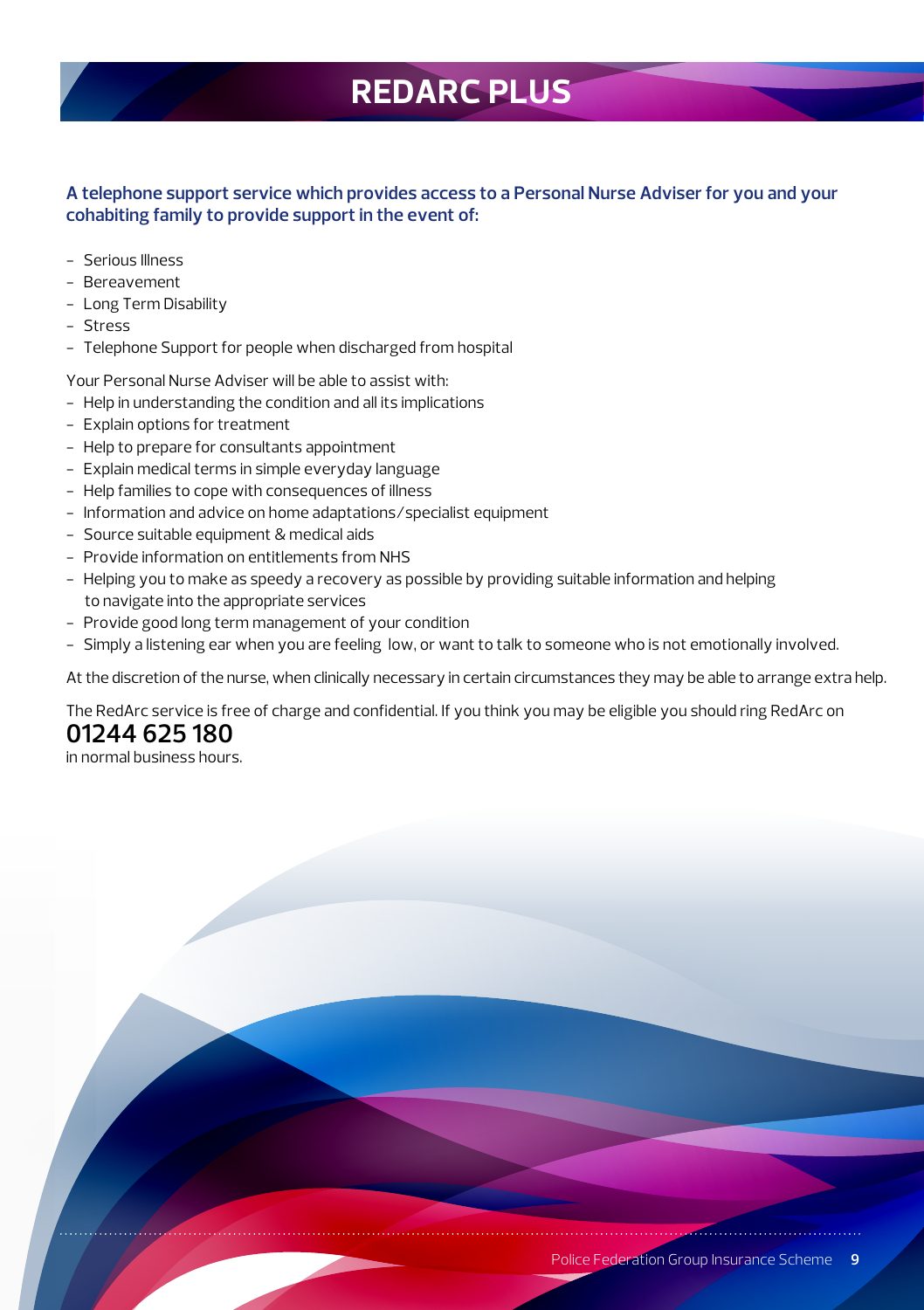# **FAMILY TRAVEL POLICY**

**This policy covers the member, their cohabiting partner and any number of their unmarried dependant children aged 17 and under or 21 and under if in full time education, all normally resident in the family home, for any number of trips in any year up to 60 days per trip. It covers travel worldwide and also in the United Kingdom.**

The main sections of cover are:

- Cancellation and curtailment up to £5,000
- Emergency medical expenses up to £10,000,000
- Personal Baggage up to £1,500
- Personal Money up to £500
- Public liability up to £2,000,000
- Personal Accident up to £20,000.

Other benefits are included. Please see travel policy for full details.

In the case of medical emergency please contact our nominated emergency service, ontelephone number **+44 (0) 20 7183 3751**

Email assistance@mstream.co.uk Please quote MT16/1385

Other claims should be reported to Philip Williams and Company on

# **01925 600 842**

Email travel-claims@philipwilliams.co.uk

#### **Main conditions and exclusions**

The policy contains an important Warranty and exclusions relating to existing health conditions. Please follow the instructions in the policy document if you have any medical condition or circumstance which may affect your ability to travel.

An excess of £50 is applicable for most policy sections. The excess is payable per person, per section, per insured incident subject to a maximum of £100.

There are significant limitations and exclusions of cover for property, including valuables and money, that is left unattended or out of your immediate control and supervision. Please also note the requirements for notifications of loss/theft and the need for reports.

Full policy terms and conditions have been made available. If you require further copies please contact the Federation Office.

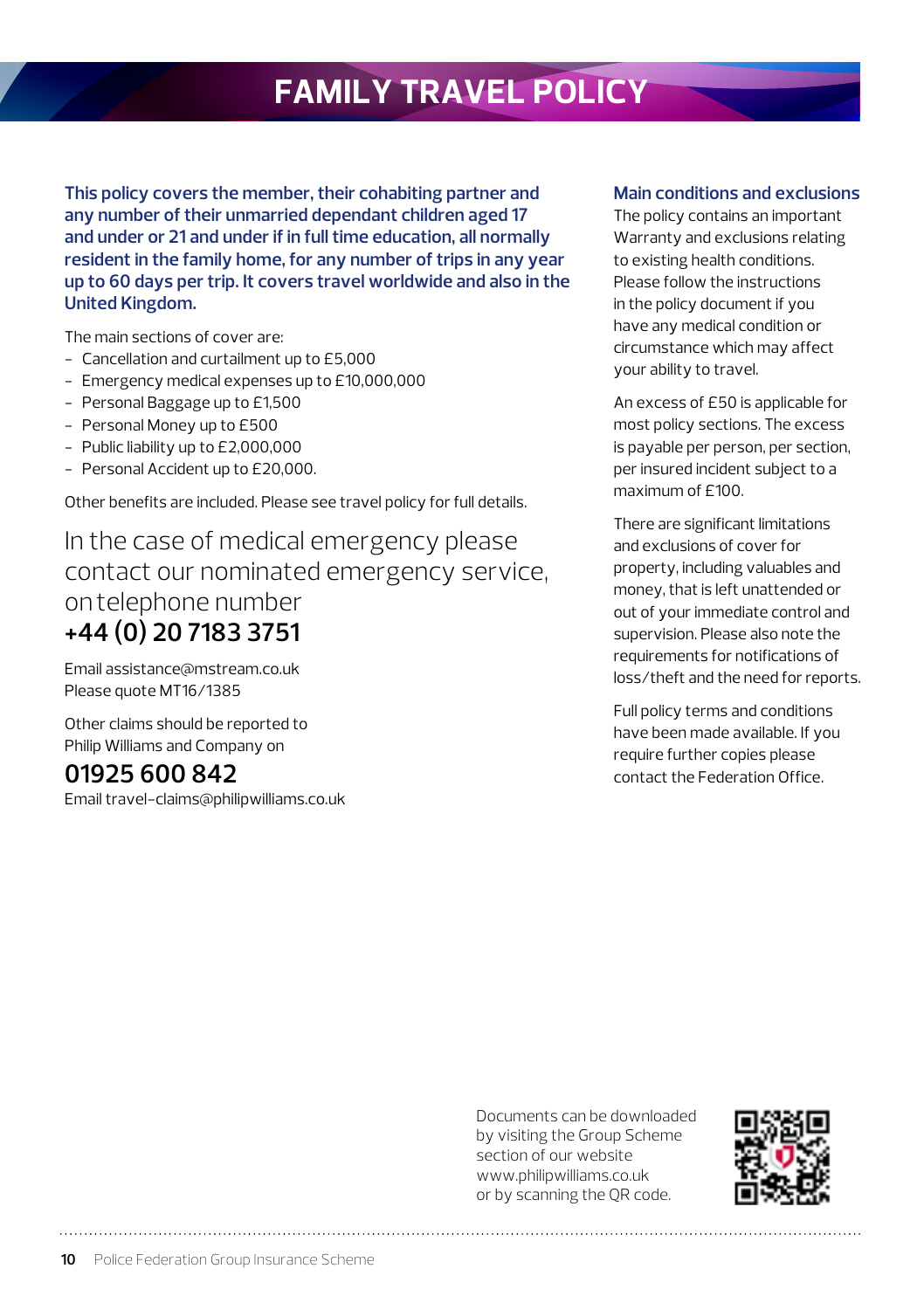# **LEGAL EXPENSES**

**Some important facts about the Professional Fees policy are summarised below. This summary does not describe all of the terms and conditions of the policy. All references below to the cover provided are contained within the full policy wording. Please note that a full policy wording is available for your inspection at the Federation Office upon request.**

### **Beneficiary/beneficiaries**

In respect of Sections 3, 4, 9, 11, 12, 13, 14, and 15 the Member

In respect of Section 1 and 16 the Member and the Member's cohabiting partner

In respect of Sections 2, 5, 6, 7, 8, 10, 17, 18, and 19 the Member and:

i) the Member's cohabiting partner

ii) children including stepchildren adopted children foster children and grandchildren normally resident with the Member iii) the parents and grandparents of the Member and the Member's cohabiting partner normally resident with the Member.

## **Section of cover**

1. Criminal Prosecution Defence (£185,000) 2. Personal Injury (£100,000) 3. Residential Protection  $(F100,000)$ 4. Peaceful Occupation (£100,000) 5. Consumer Protection (£100,000) 6. Data Protection (£100,000) 7. Uninsured Loss Recovery & Motor Prosecution Defence (£100,000 but limited to £2,500 in providing representation following the seizure of a vehicle as a result of incorrect information being on the Motor Insurance Database and £5,000 for Motor Defence claims) 8. Discrimination  $(F100,000)$ 9. Probate (£100,000)

## **Legal helpline**

There is a 24 hour legal helpline and this can be contacted on

# **01384 884 043**

for initial advice and further instructions in how to make a claim. Please quote scheme number LES/256/1490

Identity Theft Assistance and Claims

# **01384 377 000**

Debt Advice Helpline

# **01384 884 085**

*Arranged by Legal Insurance Management Ltd.*

Documents can be downloaded by visiting the Group Scheme section of our website www.philipwilliams.co.uk or by scanning the QR code.

19. Assistance



(£100,000) 11. Fund Trustee Defence (£100,000) 12. Representation at Public Enquiries  $(F100,000)$ 13. Independent Police Complaints Commission Investigations  $(F100,000)$ 14. Disciplinary Hearings (£20,000) 15. Bankruptcy and Debt Advice  $(F1000)$ 16. Education  $(F100,000)$ 17. Taxation (£100,000) 18. Identity Theft (£100,000)

10. Employment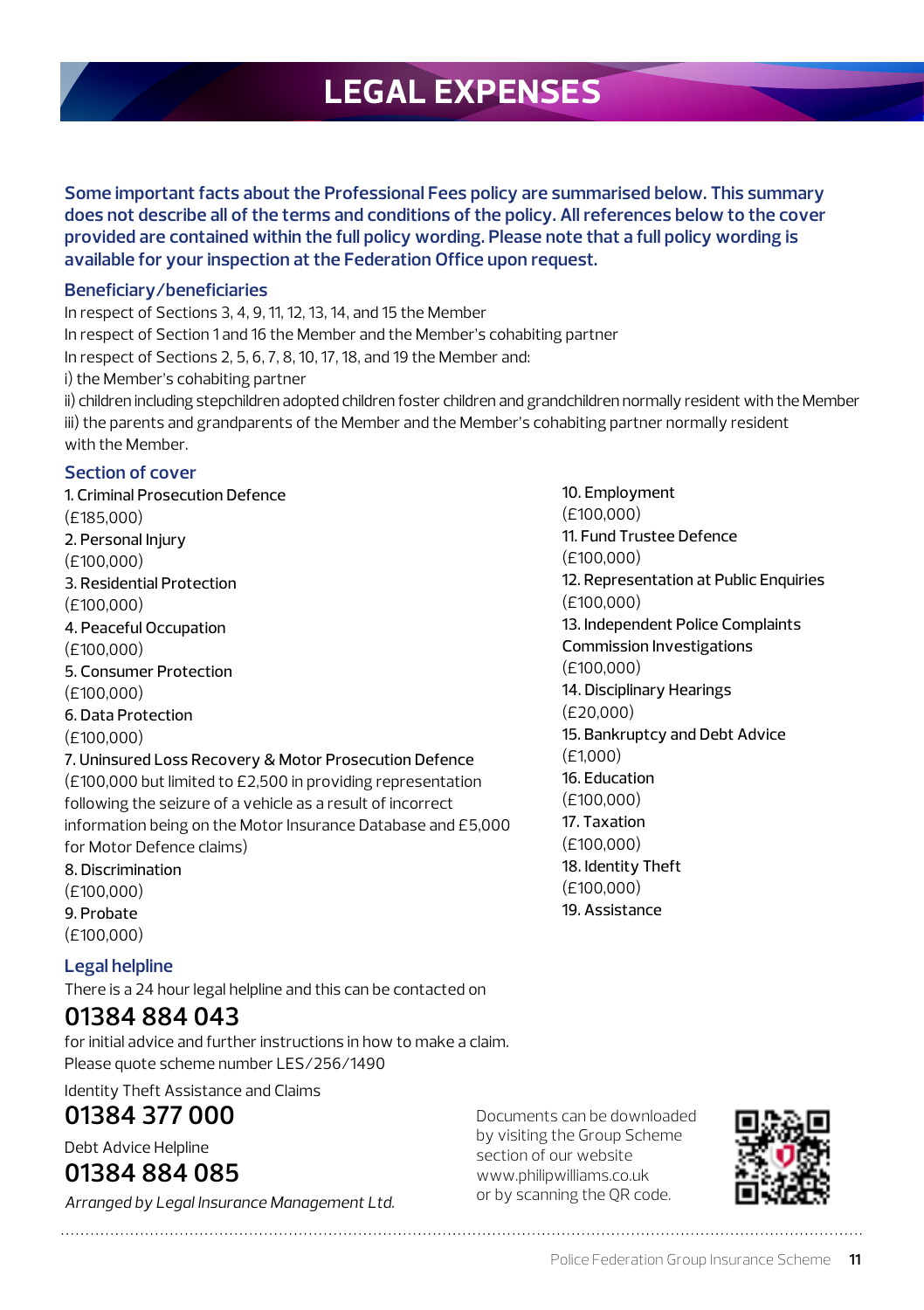# **HOME EMERGENCY ASSISTANCE**

### **With one call an approved contractor will come to your home and make emergency repairs. The cover includes all of the following domestic emergencies:**

Cover is provided 24 hours a day, 365 days a year:

### **Claim Limit(s)**

- The insurer will pay the following:
- i) The Contractors call-out charge
- ii) The Contractors labour up to a maximum of 3 hours
- iii) Parts and materials up to £150
- iv) Contribution to alternative heating purchased or hired up to £50
- v) Boiler Replacement Contribution up to £150
- vi) Alternative Accommodation up to £250

Subject to a maximum Claim Limit of £1,000 for each claim related by time or original cause.

### **Emergency**

A sudden and unforseen situation which if not dealt with quickly and without reasonable intervention by you would:

- i) render the Property unsafe or insecure; or
- ii) damage or cause further damage to the Property; or
- iii) cause significant discomfort, risk or difficulties for or to You

# Claims Helpline **0333 600 7369**

#### **Insured events**

Cover is provided for domestic emergencies for the following insured events:

- Plumbing and drainage
- Internal Electricity, Gas, and Water Supplies
- Security
- Lost Key
- Primary Heating System
- Pest Infestation
- Roofing
- Boiler Replacement Contribution
- Overnight Accommodation

*Please note that boilers must be under 15 years old to be eligible for cover.*

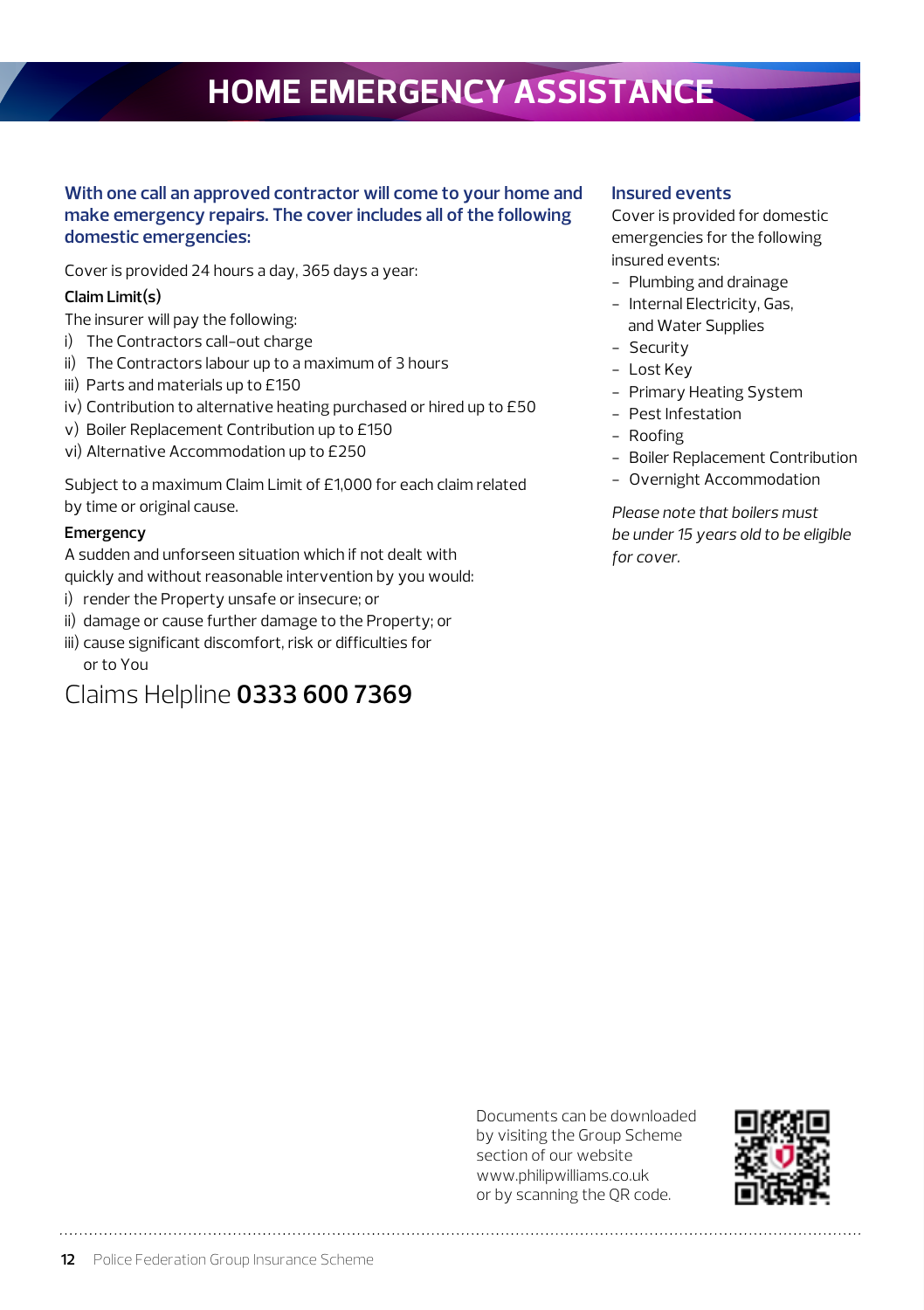# **UK AND EUROPEAN MOTOR BREAKDOWN**

### **Comprehensive motor breakdown cover for you and your partner including:**

- Roadside Assistance/Recovery
- Home Assist
- Alternative Travel
- Emergency Overnight Accommodation
- Misfuel Assist
- Keys
- European Assistance

## **Your Cover**

If a Vehicle in which you or your cohabiting partner are travelling suffers a Breakdown due to a mechanical or electrical failure, flat tyre, lack of fuel, misfuel, Accident, theft, vandalism or fire, service will be provided. We will provide cover for any Breakdown in accordance with the policy wording.

## **How to make a claim**

Call the 24 hour Control Centre on

# **0333 600 7348 01384 884 130**

For assistance in mainland Europe please call **+44 1384 884 130** 

Please have the name of the covered member, your return telephone number, vehicle registration number and precise location available when requesting assistance.

### **Covered Vehicle**

The car, motorcycle, campervan, motorhome (including domestic vans up to 3.5 tonnes), or car-derived van which You or your cohabiting partner are travelling in/ on at the time of the Breakdown including any towed caravan or trailer of a proprietary make which is fitted with a standard towing hitch and doesn't exceed 7 metres/23 feet (not including the length of the Aframe and hitch). Any claim will be validated with the Police Federation, or other such administrative organisation, with costs for any claims from non-eligible persons being the responsibility of the claimant.

Cover will apply during the period of insurance and within the territorial limits. There is no age limit to the vehicle for breakdowns occurring in the UK. A vehicle age limit of 10 years applies outside the UK.

For details and a list of European countries covered please see the full policy wording.

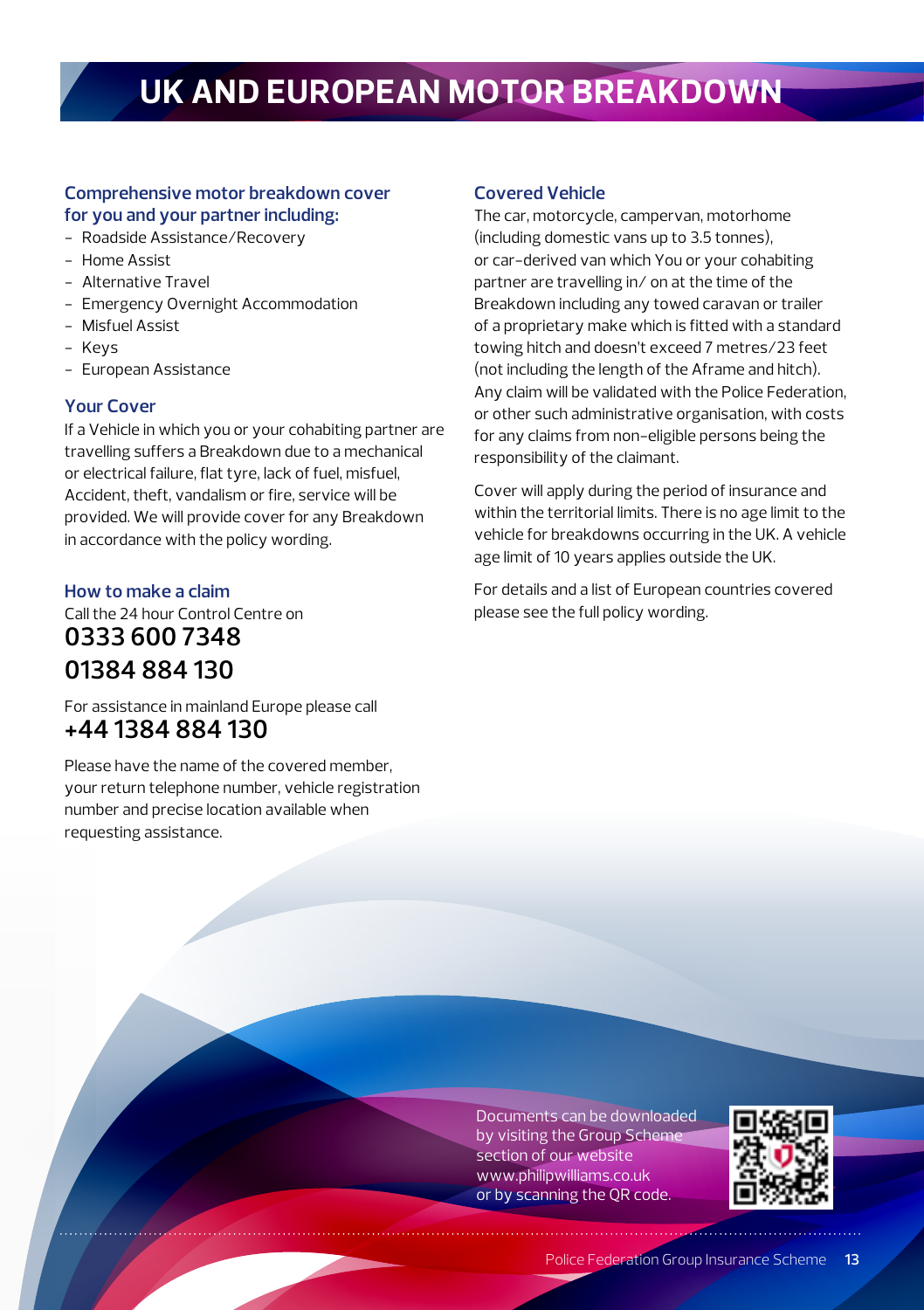# **MOBILE PHONE**

## **Covered individuals**

This cover is provided for:

- Serving members only
- Retired members only

Please note that this policy does not cover mobile phones used by partners or children, even if the bill is paid by the member. Cover applies to UK residents only.

## **Claims notification**

If you need to make a claim please contact Brightstar Insurance Services B.V. (UK Branch), Weston Road, Crewe, CW1 6BU.

# Telephone number **03444 120 982**

Please refer to full policy terms and conditions prior to making a claim.

Your mobile phone is covered against the repair or replacement cost of your mobile phone in the event of: - theft

- accidental loss
- accidental damage
- breakdown whilst in your possession

The liability of the insurer in respect of any one claim and in aggregate for any 12 month period will be the repair or replacement cost of the mobile phone and in any event shall not exceed a total claim cost up to a maximum of £1000 including VAT.

### **A £75 excess is payable per claim.**

The mobile phone should have a fully functioning SIM card and be no more than eight years old at the time of the incident as evidenced by the relevant proof of ownership. Upon acceptance of a claim, the insurer may at its discretion repair or replace your mobile phone. Replacement may be with a refurbished unit or a functionally equivalent product. This is NOT a new for old policy.

If the claims administrator replaces your mobile phone, your original item becomes the insurer's property and the replacement mobile phone is your property, with coverage for that item continuing for the remaining period of insurance.

The maximum liability limit includes cover of up to £750 including VAT for unauthorised data usage for a period of up to 24 hour directly following a valid theft or accidental loss claim.

*Please note any claim involving theft or accidental loss must be reported to the appropriate police authorities within 48 hours.*

Documents can be downloaded by visiting the Group Scheme section of our website www.philipwilliams.co.uk or by scanning the QR code.

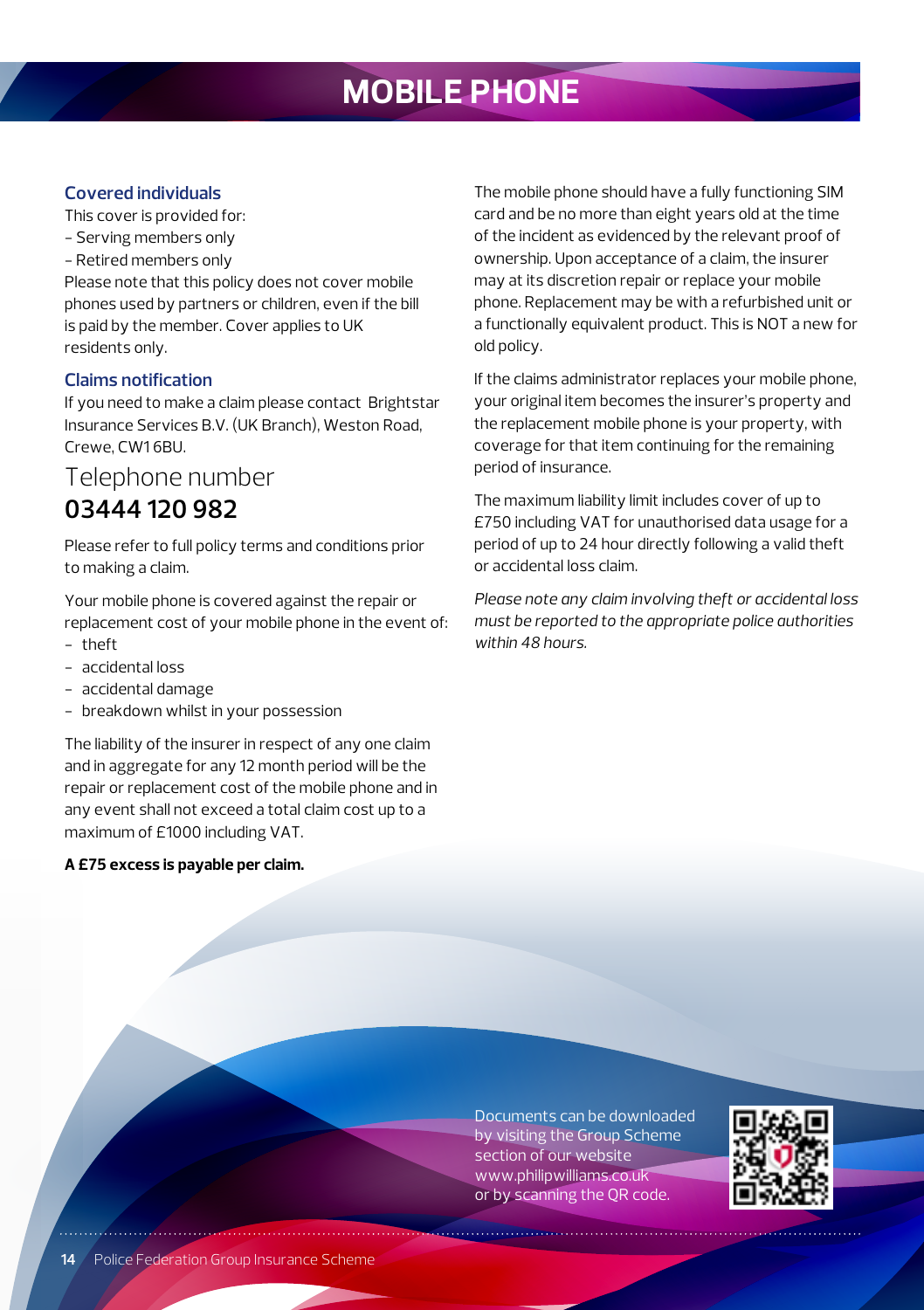#### Police Federation Group Insurance Scheme **15**